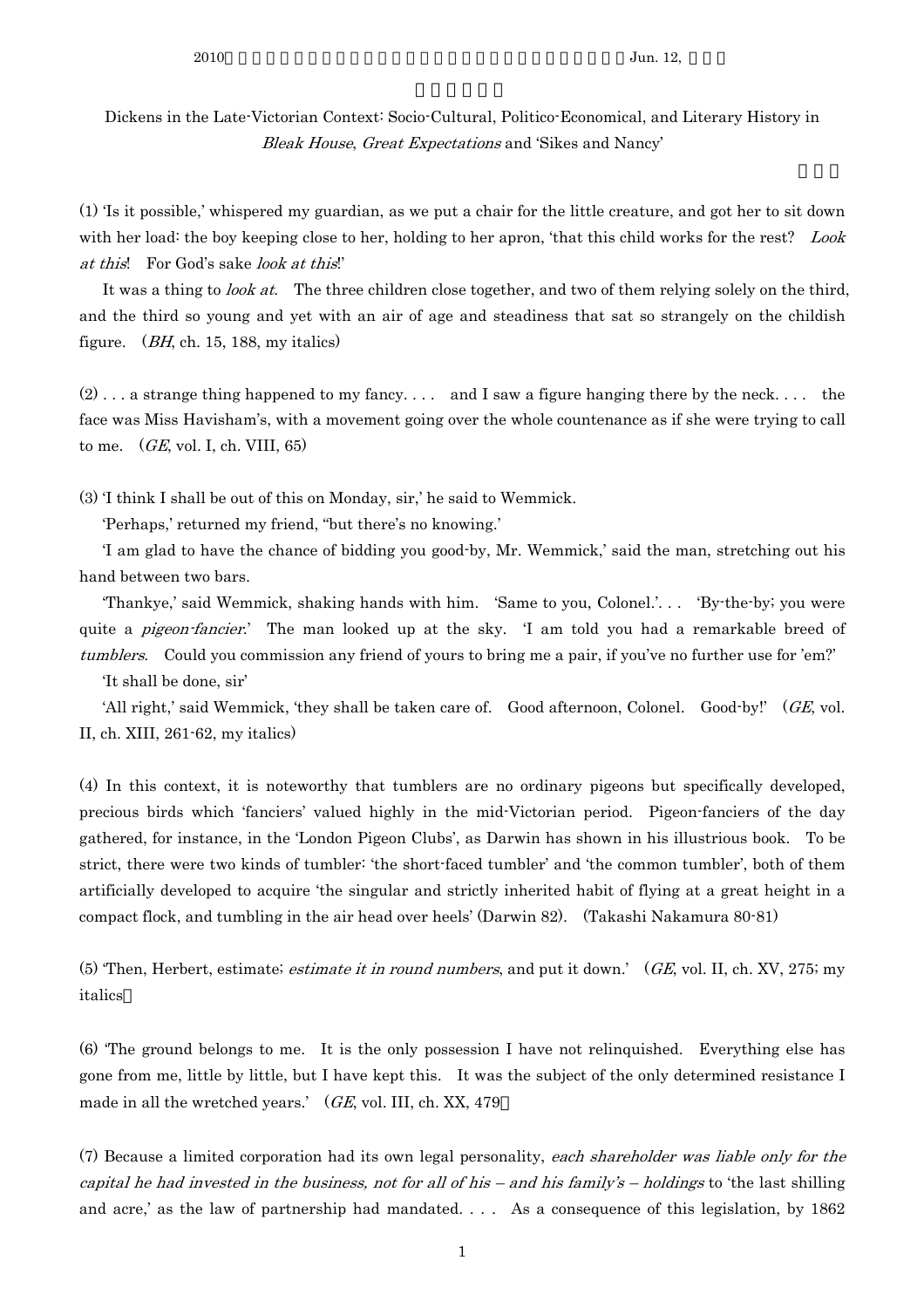$2010$  Jun. 12,

England had the most permissive company law in the world. By the second half of the 1850s and early 1860s, England's joint-stock companies and corporations provided an extremely important source of monies for commercial expansion and capital improvements. (Poovey, 157, my italics)

(8) When the hysterical woman became sick, she no longer played the role of the self-sacrificing daughter or wife, as did the anorexic. Instead, she demanded service and attention from others. The families of hysterics found themselves reorganized around the patient, who had to be constantly nursed, indulged with special delicacies, and excused from ordinary duties.... (Female Malady 133, my italics)

(9) At the instant that he brought the loop over his head before slipping it beneath his arm-pits, looking behind him on the roof he threw up his arms, and yelled, 'The eyes again!' Staggering as if struck by lightning, he lost his balance and tumbled over the parapet. The noose was at his neck; it ran up with his weight; tight as a bowstring, and swift as the arrow it speeds. He fell five-and thirty feet, and hung with his open knife clenched in his stiffening hand!!! ('Sikes and Nancy' 245-46, the italicized part of this quotation is trebly or four times underlined by Dickens in the manuscript)

## Works Cited

Brown, Ford Madox. 'The Exhibition of *Work*, and other Paintings'. The Art of Ford Madox Brown. Ed. Kenneth Bendiner. University Park: Pennsylvania State UP, 1998. 131-56.

Chadwick, Edwin. Report on the Sanitary Condition of the Labouring Population of Great Britain. Ed. M. W. Flinn. Edinburgh: Edinburgh UP, 1965.

Darwin, Charles. The Origin of Species. E. J. W. Burrow. London: Penguin, 1968.

Dickens, Charles. Oliver Twist. Ed. Steven Connor. London: Dent, 1994.

- -----. *Bleak House.* Ed. George Ford and Sivère Monod. New York: Norton, 1977.
- ―――. Great Expectations. Ed. Margaret Cardwell. Oxford: Clarendon P, 1993.
- 'Sikes and Nancy'. Sikes and Nancy and Other Public Readings. Ed. Philip Collins. Oxford: Oxford UP, 1983.

Lewis, Sarah. Woman's Mission. Boston: William Crosby, 1840.

- Marx, Karl. Economic and Philosophic Manuscripts. Trans. Martin Milligan. New York: Prometheus Books, 1988.
- Nakamura, Takashi. Dickens in the Late-Victorian Context: Socio-Cultural, Politico-Economical, and Literary History in Bleak House, Great Expectations and 'Sikes and Nancy."" A Thesis Presented to the Faculty of the Department of English Literature, Tohoku University. 241

Poovey, Mary. *Making a Social Body British Cultural Formations, 1830-1864*. Chicago: U of Chicago P, 1995.

Showalter, Elaine. The Female Malady: Women, Madness and English Culture, 1830-1980. London: Virago P, 1987.

Watt, Ian. The Rise of the Novel: Studies in Defoe, Richardson and Fielding. Harmondsworth: Penguin, 1957.